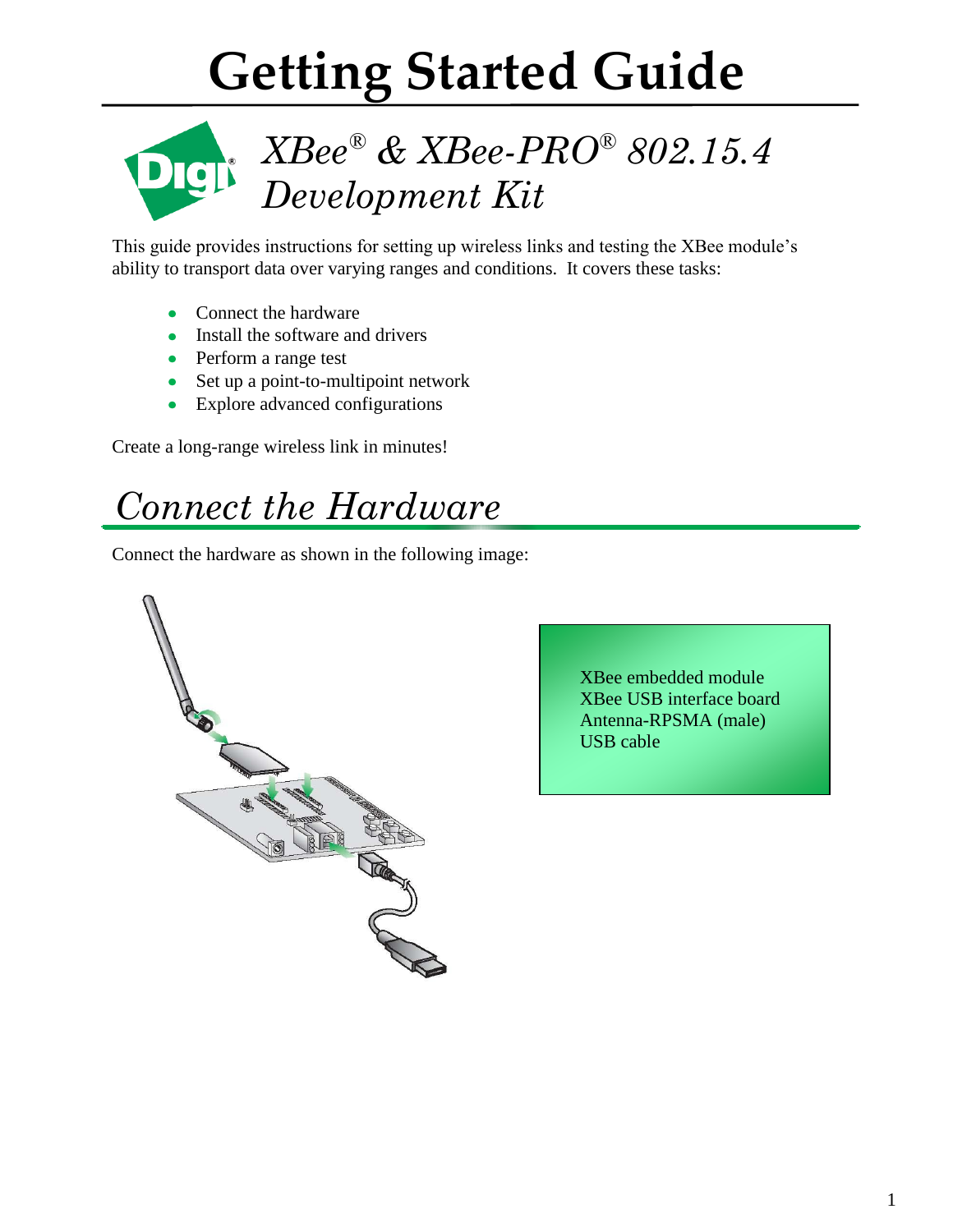# *Install the Software and Drivers*

#### **Install X-CTU Software**

X-CTU is a stand-alone tool for configuring XBee modules. It can also be used to run a range test.

To install X-CTU:

- 1. Download X-CTU at [www.digi.com/xctu.](http://www.digi.com/xctu)
- 2. Browse to the folder to which you saved the above install file.

3. Double-click on the installer file and follow the X-CTU Setup Wizard.

4. When asked if you would like to check Digi's web site for firmware updates, click **Yes**.

5. After the firmware updates are complete, click **Close**. Updates may take a few minutes; please be patient.

6. Start X-CTU by double-clicking on the X-CTU icon on your desktop, or by selecting **Start > Programs > Digi > X-CTU**.

### **Install USB Drivers**

The XBee USB interface board is a "plug-and-play" device that should be detected by the PC automatically. If you are using Windows 7 or Vista, the USB drivers should automatically install and a notification will appear in the lower right portion of your screen indicating success or failure. If the USB drivers fail to install, please follow the USB driver installation instructions found here: *[http://www.digi.com/support/kbase/kbaseresultdetl.jsp?id=3214.](http://www.digi.com/support/kbase/kbaseresultdetl.jsp?id=3214)*

If you are using Windows 2000 or XP, download and install the driver as per the following directions.

To install the USB driver:

1. Download the driver setup file at: *http://ftp1.digi.com/support/driver/FTDI\_Windows\_Driver\_Setup.exe.*

2. Double-click on the setup file. A window will pop up during installation and automatically close when the process is complete. The USB interface board may now be connected to the computer.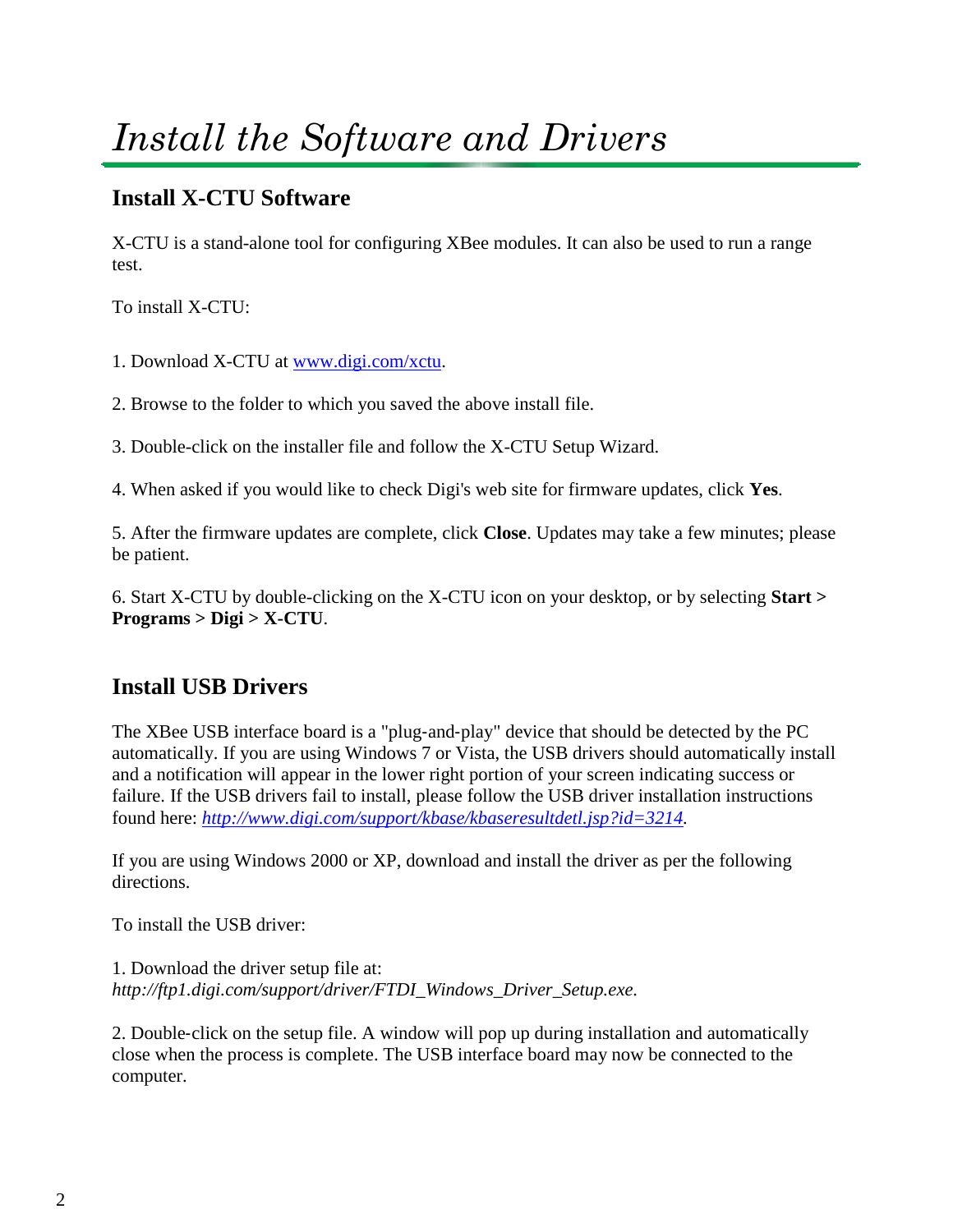

#### **Run Range Test**

- 1. Launch the X-CTU Software: **Start > Programs > Digi > X-CTU**
- 2. Under the **PC Settings** tab, select the PC serial COM port that will be used. The USB ports will be labeled as Digi PKG-U Serial Port Adapters and are assigned a number based on your PC's settings.

|                                   | <b>PEX-CTU</b>                                                               |  |  |  |  |
|-----------------------------------|------------------------------------------------------------------------------|--|--|--|--|
| Figure 1. PC Settings Tab         | About                                                                        |  |  |  |  |
|                                   | PC Settings   Range Test   Terminal   Modem Configuration                    |  |  |  |  |
|                                   | Com Port Setup<br>Select Com Port                                            |  |  |  |  |
|                                   | Communications Port (COM1)<br>9600<br>Baud                                   |  |  |  |  |
|                                   | Digi ASYN (COM15)<br>Digi ASYN (COM16)<br>Flow Control   HARDWARE            |  |  |  |  |
|                                   | Digi ASYN (COM17)<br>Digi ASYN (COM18)<br>18<br>$\blacktriangledown$         |  |  |  |  |
|                                   | Data Rits<br>Digi PKG-U Serial Port Adap (COM20)<br>$\overline{\phantom{a}}$ |  |  |  |  |
| The baud rate needs to match      | NONE<br>Parity                                                               |  |  |  |  |
| the BD parameter in the radios    | Stop Bits<br>$\overline{\phantom{a}}$<br>1                                   |  |  |  |  |
| in order for X-CTU to             | Test / Query                                                                 |  |  |  |  |
|                                   | Host Setup   User Com Ports   Network Interface                              |  |  |  |  |
| communicate correctly with the    | API-                                                                         |  |  |  |  |
| radios. The default is 9600 baud. | $\Box$ Enable API                                                            |  |  |  |  |
|                                   | $\Box$ Use escape characters (ATAP = 2)                                      |  |  |  |  |
|                                   | AT command Setup<br>ASCII Hex                                                |  |  |  |  |
|                                   | 2B<br>Command Character (CC)                                                 |  |  |  |  |
|                                   | 1000                                                                         |  |  |  |  |
|                                   | Guard Time Before (BT)                                                       |  |  |  |  |
|                                   | 1000<br>Guard Time After (AT)                                                |  |  |  |  |
|                                   | Modem Flash Update                                                           |  |  |  |  |
|                                   | $\Box$ No baud change                                                        |  |  |  |  |
|                                   |                                                                              |  |  |  |  |

3. Verify that the baud rate and data settings match the internal settings of the radios. The default settings for the radios are Baud Rate: 9600, Flow Control: HARDWARE, Data Bits: 8, Parity: NONE, and Stop Bits: 1.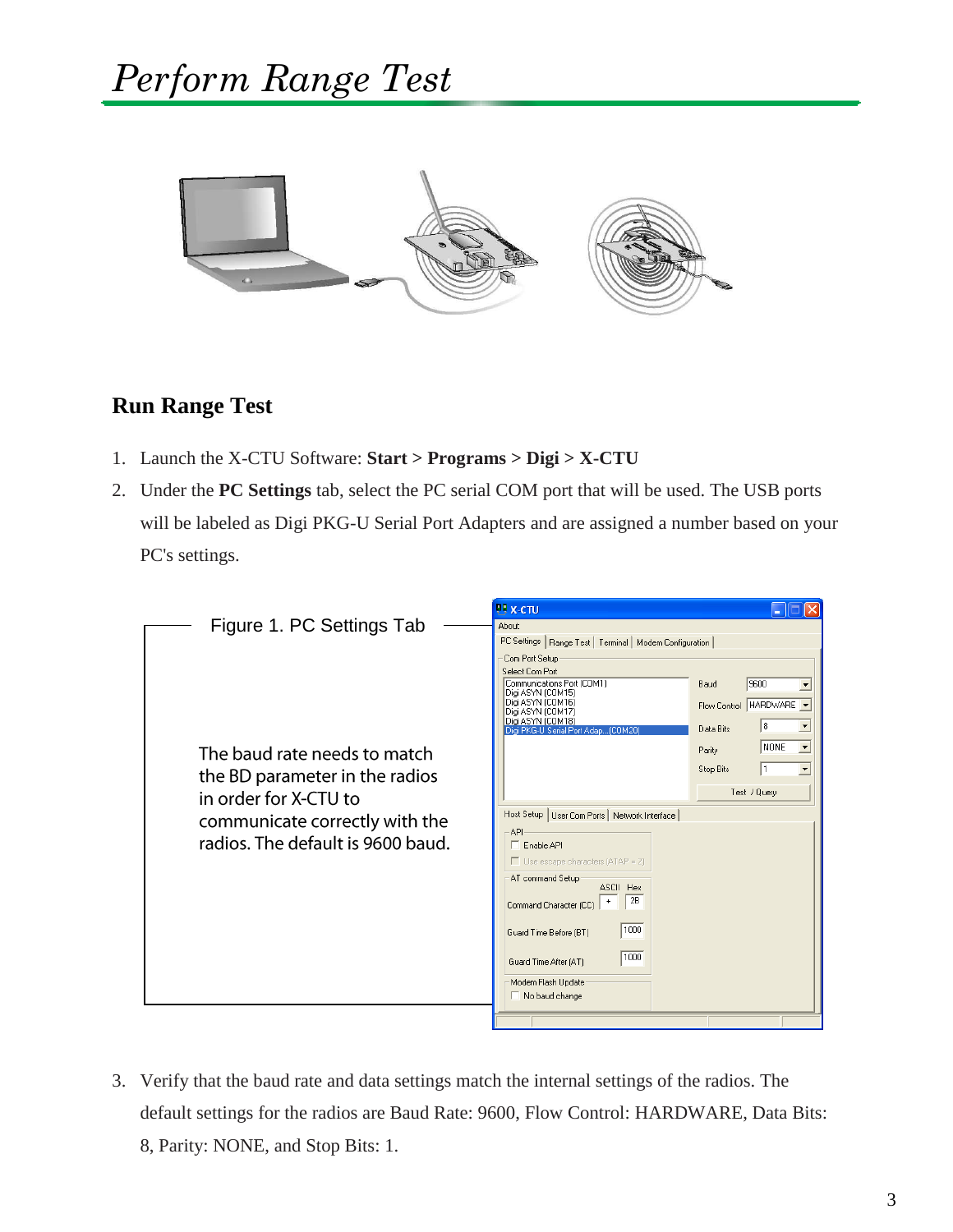4. Select the **Range Test** tab.



- 5. (Optional) Check the **RSSI** checkbox to enable the Received Signal Strength Indicator. The RSSI value indicates the signal strength of the last packet that the radio received.
- 6. Click **Start** to begin the range test.
- 7. Monitor the link quality by reading the **Percent** section on the **Range Test** tab. This section displays the running percentage of good packets sent to the receiving radio and looped back to the base.
- 8. Click **Stop** to end the range test.

TIP: The range test works best if the user attaches a USB interface board to a mobile laptop and increases the distance between the base and the remote while monitoring the percentage of good packets on the laptop.

# *Set up a Point-to-Multipoint Network*

#### **RF Module Configuration**

This section requires changing some of the radio's internal settings. One simple method for configuration is as follows. In the X-CTU **Modem Configuration** tab, click **Read**. Select any of the module parameters you wish to change (e.g. Address, Encryption, etc.) and type in or select the desired value. Then click **Write** to save the changes to non-volatile memory.

This is one of several configuration methods. Refer to the product manual for more information. To restore the module back to defaults, click **Restore**.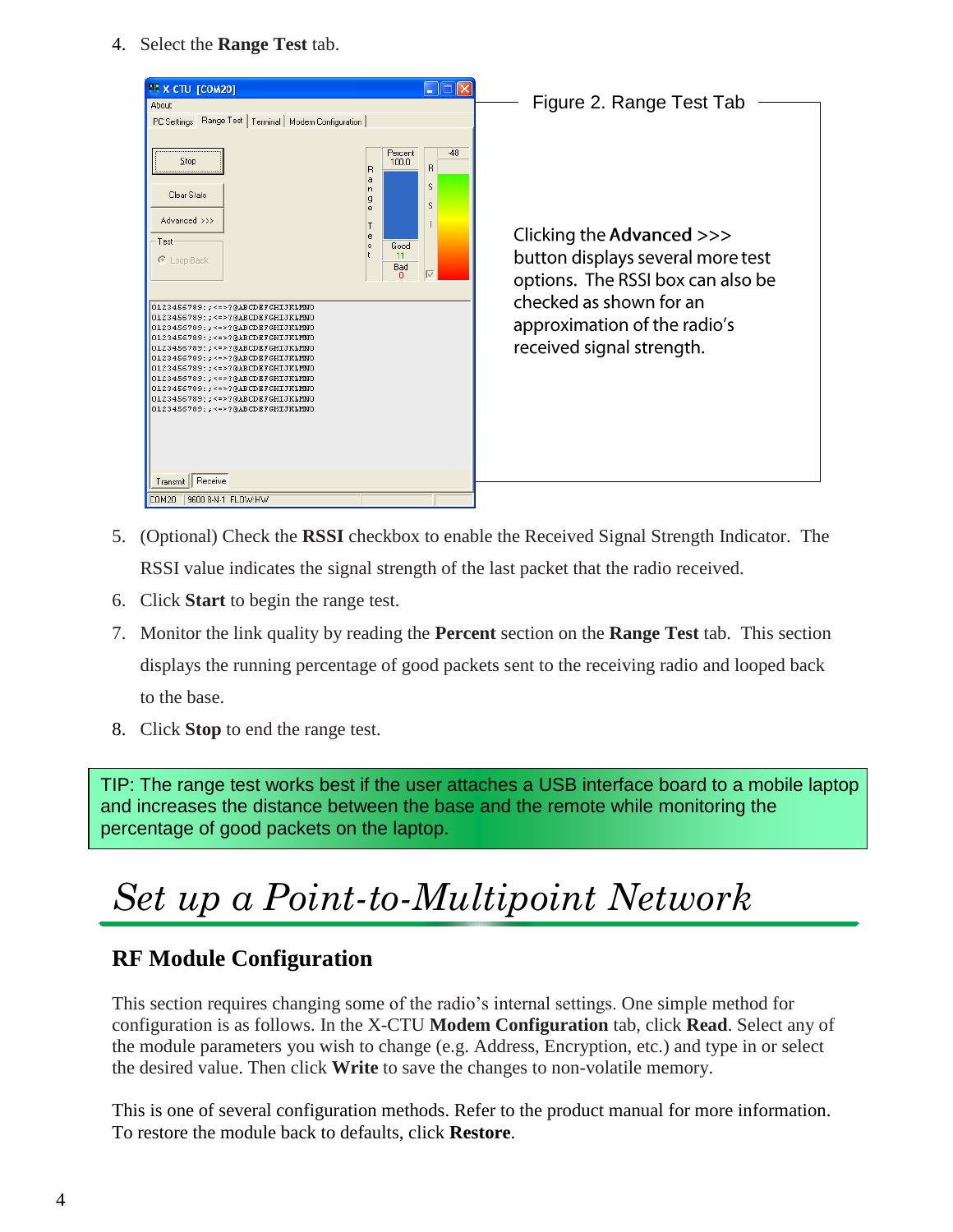

### **Point-to-Multipoint Addressing**

Point-to-multipoint topologies require one base module to be configured to operate in Broadcast mode (DL= 0xFFFF). This allows the module to broadcast messages to all devices in the network.

Remote modules can operate either in Broadcast or Unicast mode. Unicast mode is used when you want to send a message directly from one module to another. To do so, you set the Destination Address High (DH) of the sender to zero and the Destination Address Low (DL) of the sender to match the 16-bit Source Address (MY) of the recipient. The figure below depicts a typical point-to-multipoint network that contains one base and four remotes and their associated settings.

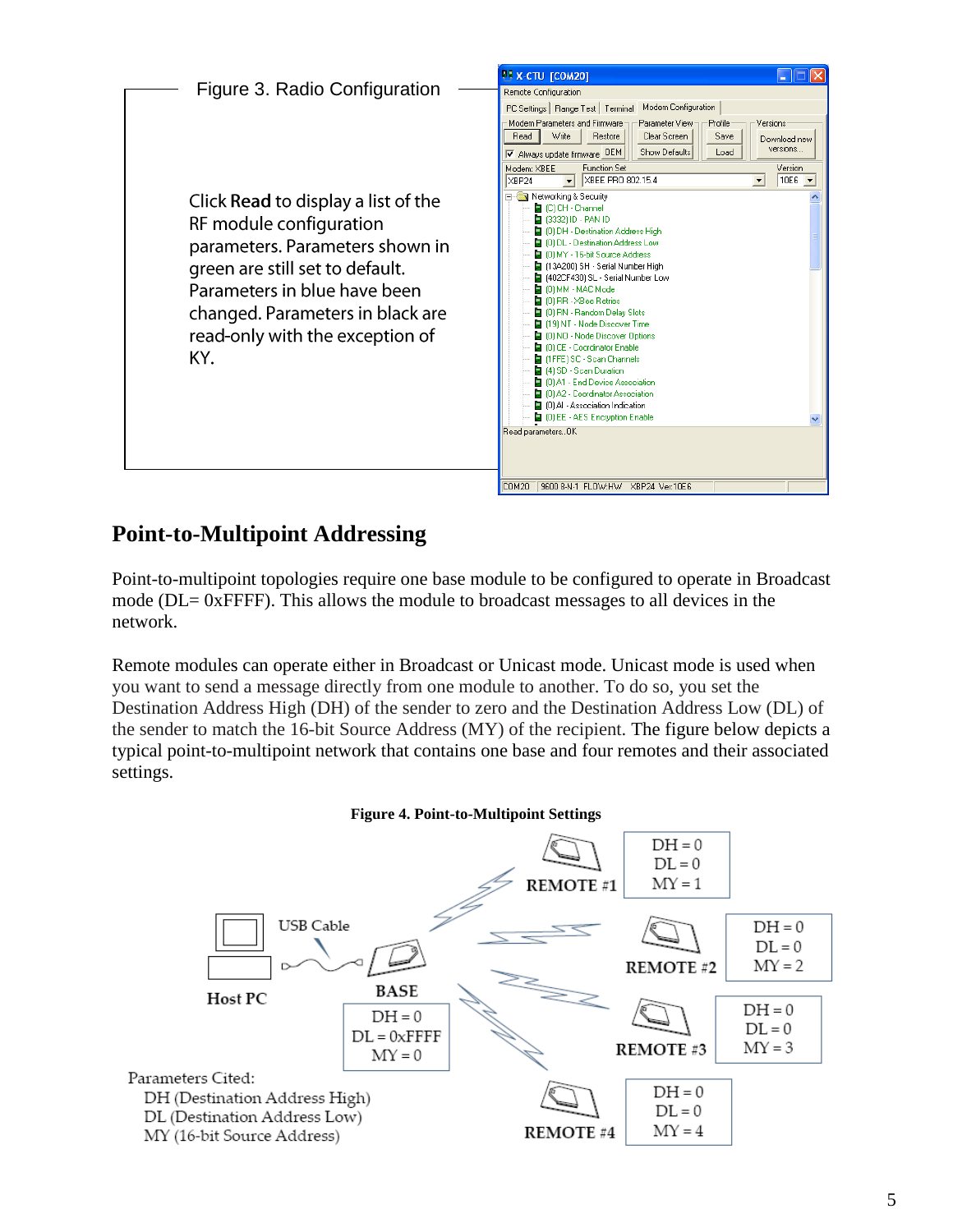### **Configure Remote Modules**

The XBees can also be configured "over-the-air" using X-CTU. In order to use this feature, your base device must be configured for API mode.



To send "over-the-air" commands:

- 1. Go to the **Modem Configuration** tab and click the **Remote Configuration** option at the top of the window.
- 2. Click **Open Com Port** and **Discover** from the menu bar at the top of the Network window. A list of all of the nodes in the network will populate the screen.
- 3. Select a particular node from the list. You can interact with it as if it was connected to the PC directly.
- 4. Click **Read**, **Write**, or **Restore** parameters on the main X-CTU window and those changes will occur over the air on the remote module selected in the Network window.
- 5. Close the Network window when you have finished with remote configuration.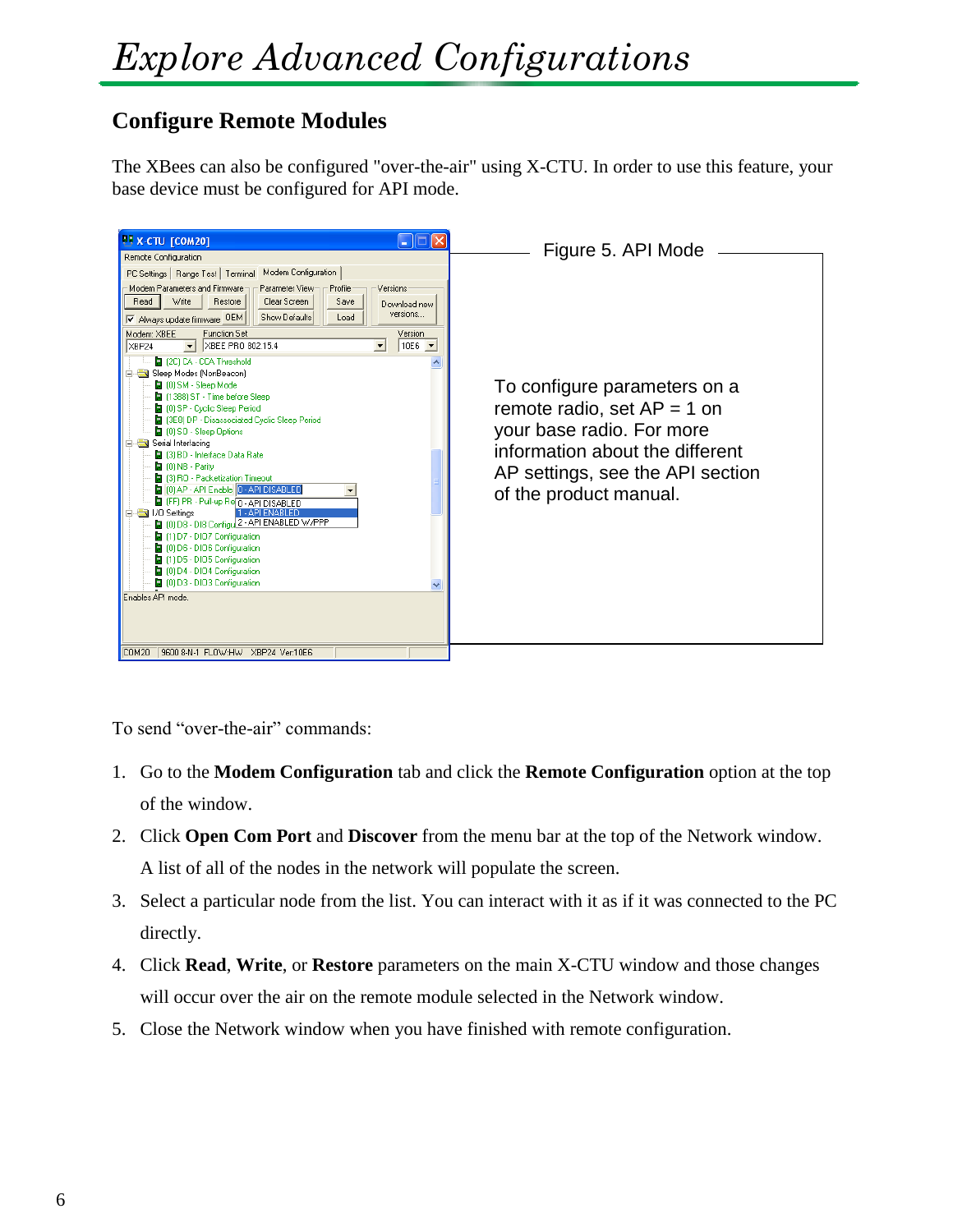

#### **Change Firmware Version**

These modules can also be set up for mesh communications. In some cases, a mesh solution may be a better option. DigiMesh<sup>TM</sup> is better for networks needing routing capabilities. Also, DigiMesh provides the option for all the radios in the network to sleep synchronously. If you want to try mesh mode, you can simply load different firmware on your XBees.

These steps can also be used to update to the latest version of point-to-multipoint firmware. X-CTU is used to load different firmware on a locally connected radio.

- 1. Launch X-CTU and select the corresponding COM Port.
- 2. Set the PC settings back to default. (Baud Rate: 9600, Flow Control: HARDWARE, Data Bits: 8, Parity: NONE, Stop: Bits 1)
- 3. Click on the **Modem Configuration** tab.
- 4. Select the modem type. Choose **XB24-DM** or **XBP24-DM** to convert an XBee or XBee-PRO 802.15.4 module into a DigiMesh XBee or XBee-PRO 2.4 module. Leave the modem type as **XB24** or **XBP24** to just update the point to multipoint firmware.
- 5. Choose the **Function Set** and firmware **Version** desired.
- 6. Click the **Show Defaults** button. This helps to avoid out of range errors since some parameters have different limits based on the firmware type.
- 7. Check the **Always update firmware** box.
- 8. Click **Write**.